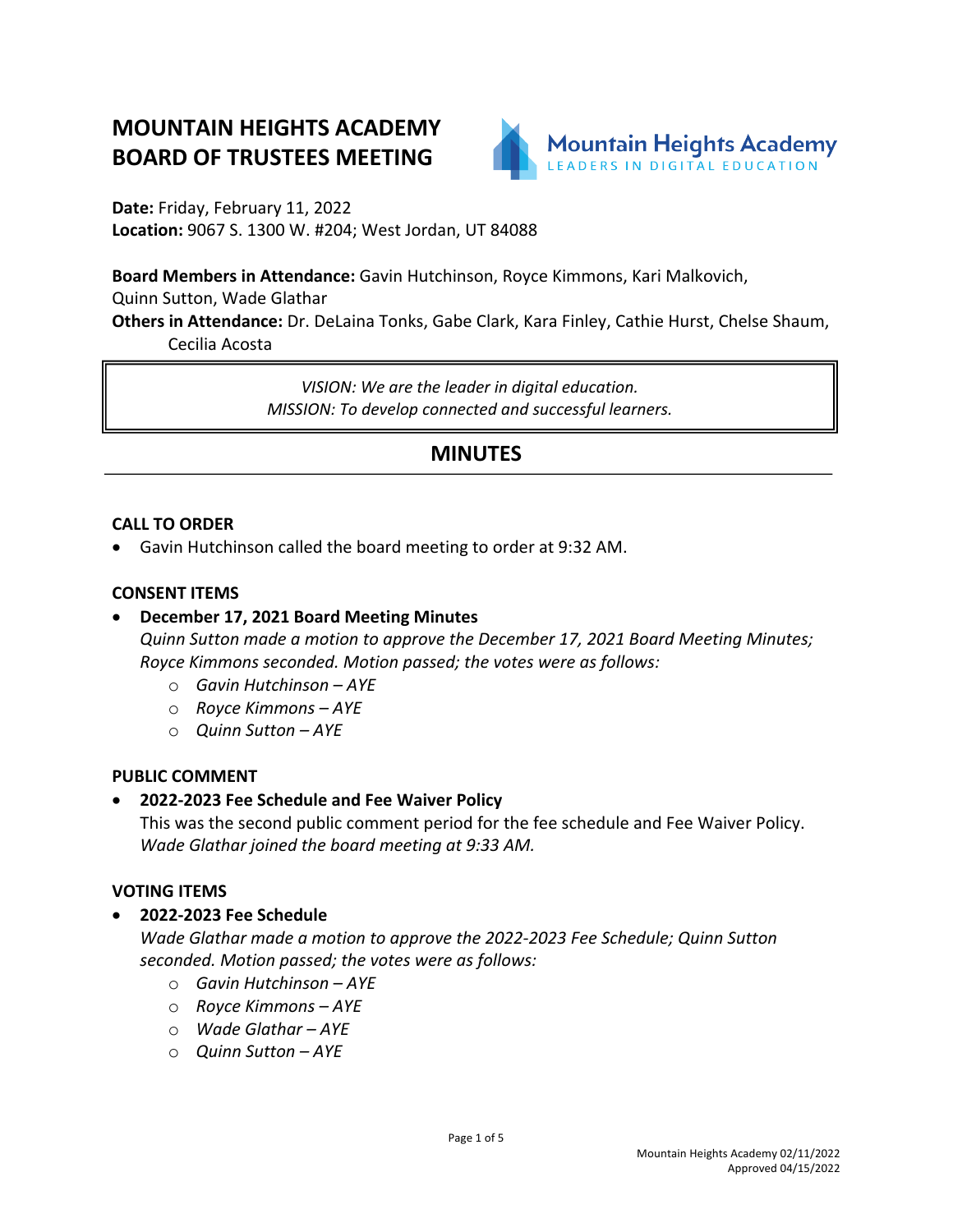#### • **Fee Waiver Policy**

No changes were made to the policy, and it has been reviewed. *Royce Kimmons made a motion to reapprove the Fee Waiver Policy; Wade Glathar seconded. Motion passed; the votes were as follows:*

- o *Gavin Hutchinson – AYE*
- o *Royce Kimmons – AYE*
- o *Wade Glathar – AYE*
- o *Quinn Sutton – AYE*

#### **REPORTS**

#### • **Finance Report**

Cathie Hurst reviewed the financial statements as of December  $31<sup>st</sup>$  and the budget is as anticipated. The 990 has been provided for board review and filed. *Kari Malkovich joined the board meeting at 9:41 AM.*

#### **VOTING ITEMS**

#### • **Positive Behaviors Plan**

The need to adopt a positive behaviors plan was provided and the plan components and reporting requirements were outlined.

*Kari Malkovich made a motion to approve the Positive Behaviors Plan; Quinn Sutton seconded. Motion passed; the votes were as follows:*

- o *Gavin Hutchinson – AYE*
- o *Royce Kimmons – AYE*
- o *Kari Malkovich – AYE*
- o *Wade Glathar – AYE*
- o *Quinn Sutton – AYE*

*Chelse Shaum and Cecilia Acosta joined the board meeting at 9:45 AM.*

#### **STUDENT SPOTLIGHT**

• Chelse Shaum explained the significance of the Springville Art Show, the jury process, and the honor to have Cecilia's art piece recognized. Sterling Scholar student Cecilia described her piece and the history behind its development. The Springville Art Show is currently running, and Cecilia's art is a beautiful representation. Cecilia will be pursuing graphic design and animation after she graduates.

*Chelse Shaum and Cecilia Acosta left the board meeting at 9:54 AM.*

#### **REPORTS**

## • **Director Report**

Dr. Tonks provided an update on the current state of the school, including early graduates, Sterling Scholars, the STEM program, and the annual National History Day program. Student performance, enrollment, and the pages on the USBE website for the portrait of a graduate. Goals from the strategic plan are a primary focus and progress is being made with professional development occurring. Upcoming events for the rest of the school year were discussed and board members were invited to the Gala and Graduation. The board thanked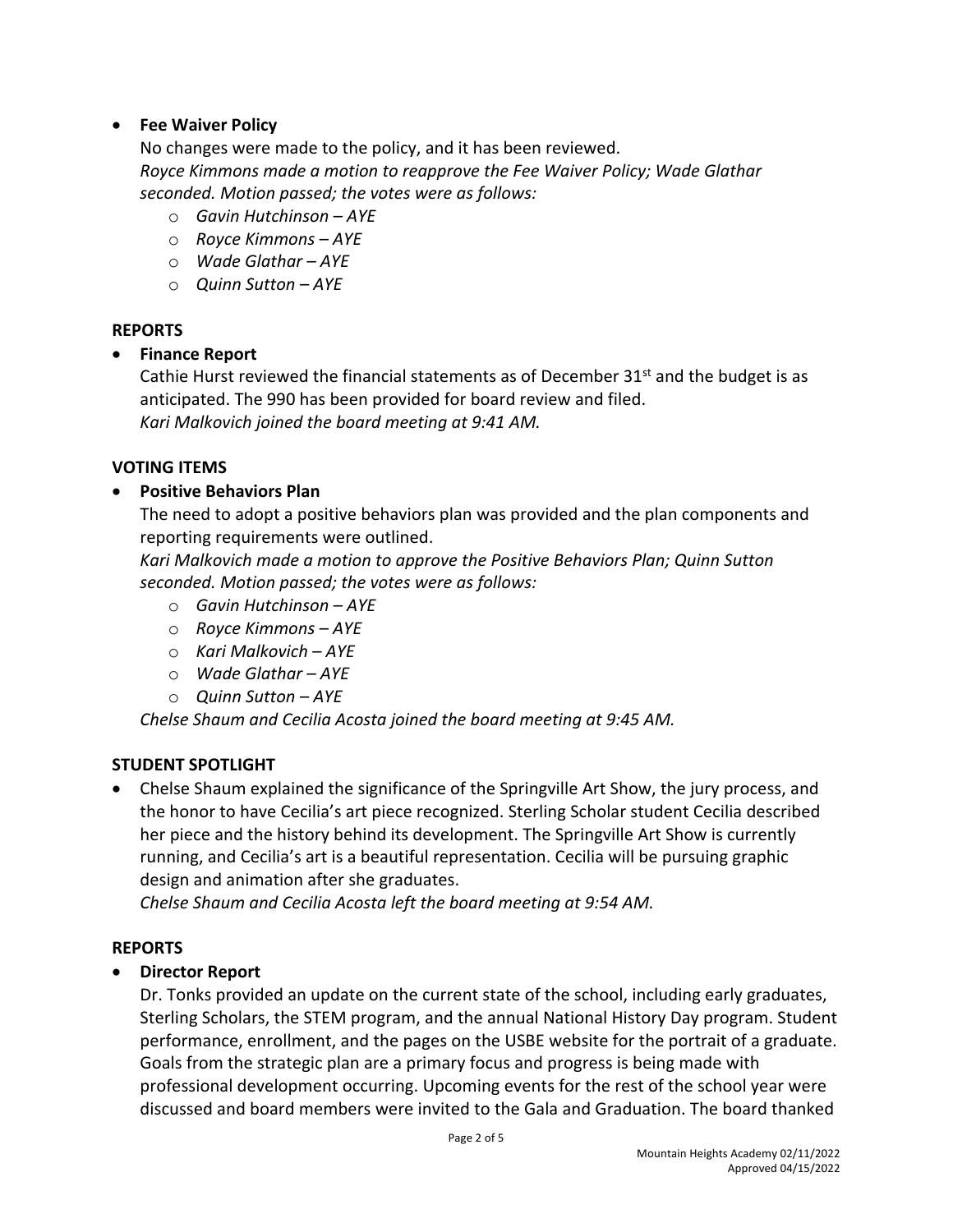Dr. Tonks for the report and outstanding work being completed at the school.

#### **VOTING ITEMS**

## • **School LAND Trust Plan**

The School LAND Trust Plan outlines goals and measurements for the allocated funding. *Wade Glathar made a motion to approve the School LAND Trust Plan; Kari Malkovich seconded. Motion passed; the votes were as follows:*

- o *Gavin Hutchinson – AYE*
- o *Royce Kimmons – AYE*
- o *Kari Malkovich – AYE*
- o *Wade Glathar – AYE*
- o *Quinn Sutton – AYE*

#### • **Course Curriculum Development Addendum**

The additional courses as recommended were discussed.

*Royce Kimmons made a motion to approve the Course Curriculum Development Addendum; Wade Glathar seconded.* 

Dr. Tonks discussed the ability for SOEP students to now take concurrent enrollment courses through Mountain Heights Academy.

*Motion passed; the votes were as follows:*

- o *Gavin Hutchinson – AYE*
- o *Royce Kimmons – AYE*
- o *Kari Malkovich – AYE*
- o *Wade Glathar – AYE*
- o *Quinn Sutton – AYE*

#### • **Course Credit Proposal for Concurrent Enrollment**

Digital Literacy (0.5 credit) and Computer Tech Ed (1.0) are current graduation requirements. As the school is growing and developing the Concurrent Enrollment program, it was proposed to add Computer Information Systems (CIS) 1200 to be accepted as the fulfillment of the 0.5 Digital Literacy credit requirement and 0.5 of the 1.0 CTE credit requirement. CIS 1200 would be worth 1.0 credit total. This is industry standard at other schools offering this CE course.

*Kari Malkovich made a motion to approve the Course Credit Proposal for Concurrent Enrollment; Wade Glathar seconded. Motion passed; the votes were as follows:*

- o *Gavin Hutchinson – AYE*
- o *Royce Kimmons – AYE*
- o *Kari Malkovich – AYE*
- o *Wade Glathar – AYE*
- o *Quinn Sutton – AYE*

#### • **ETS Chromebook Purchase**

Chromebooks are needed to be purchased for next year and due to supply chain disruption it is proposed to purchase order them now. Each student can receive a Chromebook and they are checked out from the school and includes software to monitor appropriate content. The school utilizes an asset management system to remotely manage the devices. *Wade Glathar made a motion to approve the ETS Chromebook Purchase up to \$105,200;*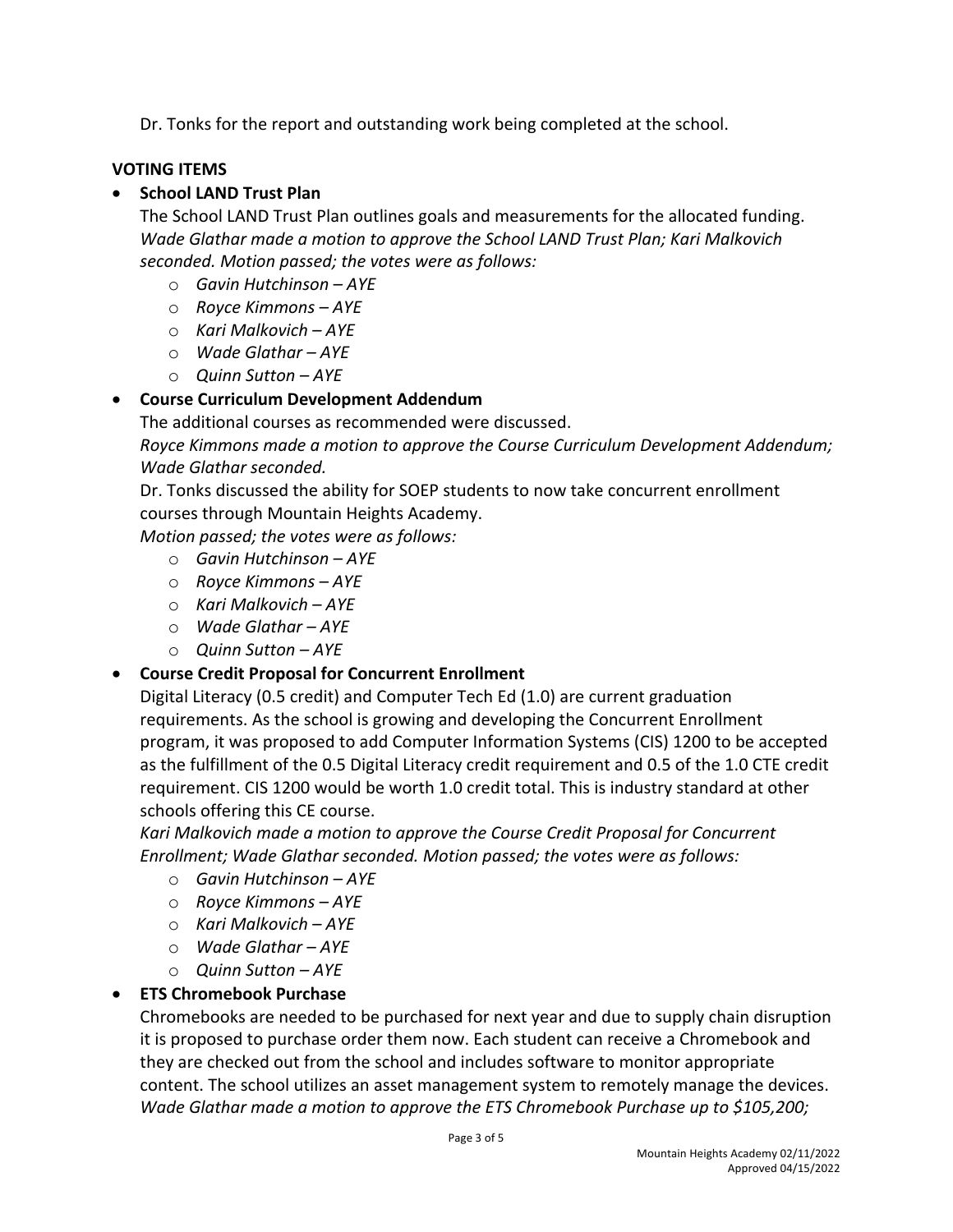*Royce Kimmons seconded. Motion passed; the votes were as follows:*

- o *Gavin Hutchinson – AYE*
- o *Royce Kimmons – AYE*
- o *Kari Malkovich – AYE*
- o *Wade Glathar – AYE*
- o *Quinn Sutton – AYE*

## • **School Supply Purchasing Plan**

Each spring the school inventories supplies and the need for the upcoming school year. *Kari Malkovich made a motion to approve the School Supply Purchasing Plan up to \$100,000; Quinn Sutton seconded.* 

Wade Glathar thanked Dr. Tonks for her foresight in evaluating need and planning. *Motion passed; the votes were as follows:*

- o *Gavin Hutchinson – AYE*
- o *Royce Kimmons – AYE*
- o *Kari Malkovich – AYE*
- o *Wade Glathar – AYE*
- o *Quinn Sutton – AYE*

## • **Rose Van Moorlehem Tuition Reimbursement Agreement**

The reimbursement agreement for coursework was reviewed. *Quinn Sutton made a motion to approve the Rose Van Moorlehem Tuition Reimbursement Agreement; Wade Glathar seconded. Motion passed; the votes were as follows:*

- o *Gavin Hutchinson – AYE*
- o *Royce Kimmons – AYE*
- o *Kari Malkovich – AYE*
- o *Wade Glathar – AYE*
- o *Quinn Sutton – AYE*

## • **Lisa Boucher Study**

Lisa Boucher is working on her master's capstone project and has requested a study including ninth grade students.

*Kari Malkovich made a motion to approve the Lisa Boucher Study; Quinn Sutton seconded. Motion passed; the votes were as follows:*

- o *Gavin Hutchinson – AYE*
- o *Royce Kimmons – AYE*
- o *Kari Malkovich – AYE*
- o *Wade Glathar – AYE*
- o *Quinn Sutton – AYE*

#### **CALENDARING**

- The next board meeting is scheduled for April 15, 2022 at 9:30 AM.
- The legislative session is underway and there are bills that will impact education.
- Board members were encouraged to attend the National Charter School Conference and let Dr. Tonks know if they are available.